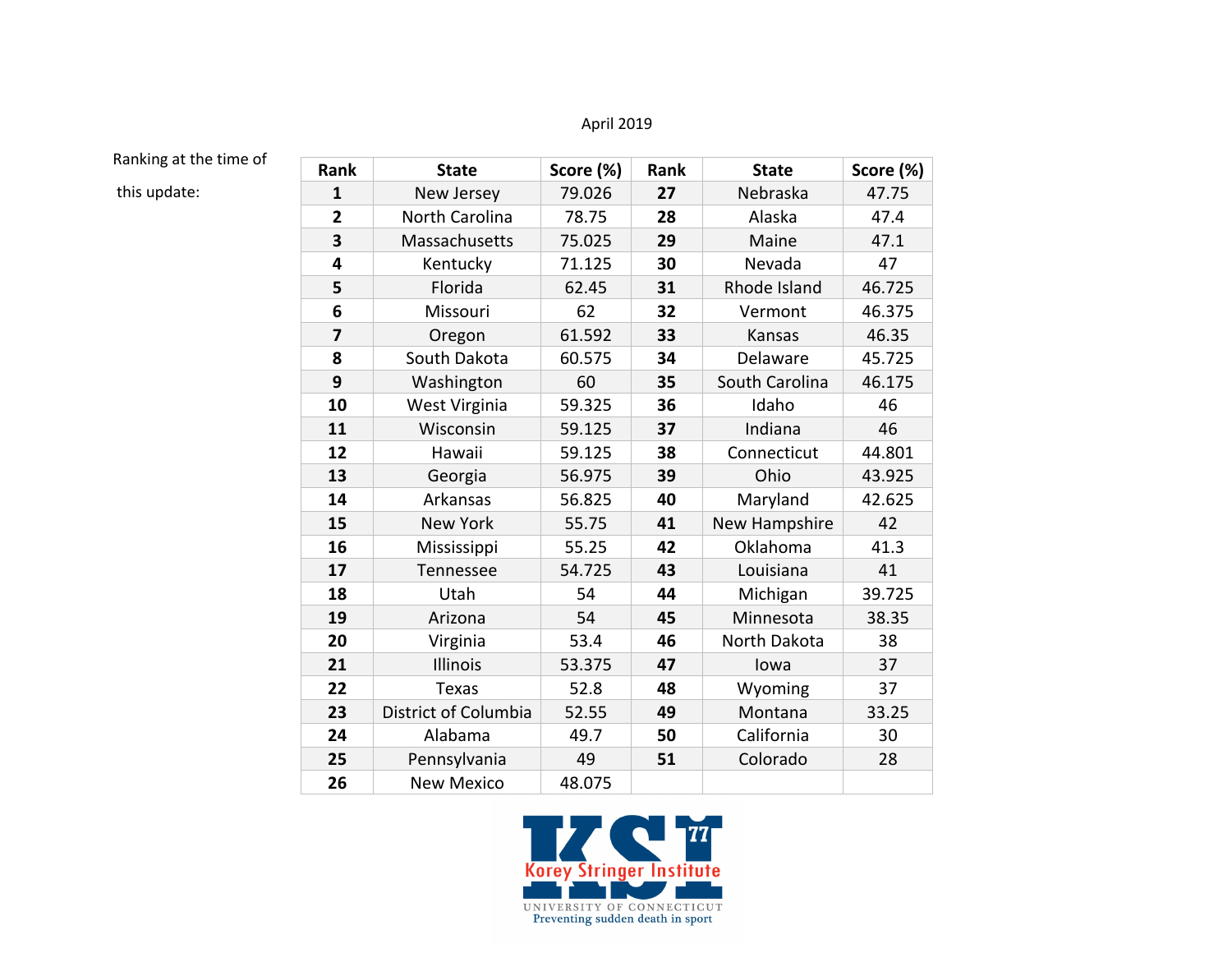| <b>State</b>                   | <b>Old Rank</b> | <b>New Rank</b> | <b>Old Points</b> | <b>New Points</b> | <b>Change Score</b> | <b>Areas Changed</b>                                                                                                                                                                                                                                                                                                                                      |
|--------------------------------|-----------------|-----------------|-------------------|-------------------|---------------------|-----------------------------------------------------------------------------------------------------------------------------------------------------------------------------------------------------------------------------------------------------------------------------------------------------------------------------------------------------------|
| Alabama                        | 25              | 24              | 47.9              | 49.7              | $+2.5$              | Heat<br>State requires all schools to have a heat modification policy<br>The recommended heat policy is based off Heat Index<br>The heat policy has at minimum 4 levels of modification,<br>$\bullet$<br>including the modification of practice time<br>Policy includes modification of equipment (if applicable to<br>sport)                             |
| Arizona                        | 18              | 19              | 52                | 54                | $+2$                | Traumatic Head Injury<br>No child/adolescent should return to sport/activity unless<br>$\bullet$<br>he/she has managed to return to school                                                                                                                                                                                                                |
| California                     | 50              | 50              | 26                | 30                | $+4$                | Sudden Cardiac Arrest<br>All athletic trainers, coaches, administrators, school nurses<br>and physical education teachers should have access to an<br>AED on school property<br>Institutions sponsoring athletic events/activities should have<br>an AED on site or access to one at each athletic venue for<br>practices, games or other athletic events |
| Colorado                       | 51              | 51              | 23                | 28                | $+5$                | Athletic training services<br>Athletic trainers must be licensed                                                                                                                                                                                                                                                                                          |
| <b>Connecticut</b>             | 38              | 38              | 40.8              | 44.80             | $+4$                | <b>Emergency Preparedness</b><br>Coach education required as part of coaching certification on<br>$\bullet$<br>topics relating to preventing sudden death in sport                                                                                                                                                                                        |
| <b>Delaware</b>                | 32              | 34              | 43.73             | 46.35             | $+2.62$             | Heat<br>Policy mentions the use of a shaded area for rest breaks                                                                                                                                                                                                                                                                                          |
| <b>District of</b><br>Columbia | 20              | 23              | 50.55             | 52.55             | $+2$                | Sudden Cardiac Arrest<br>AED should be stored in a safe place<br>٠                                                                                                                                                                                                                                                                                        |

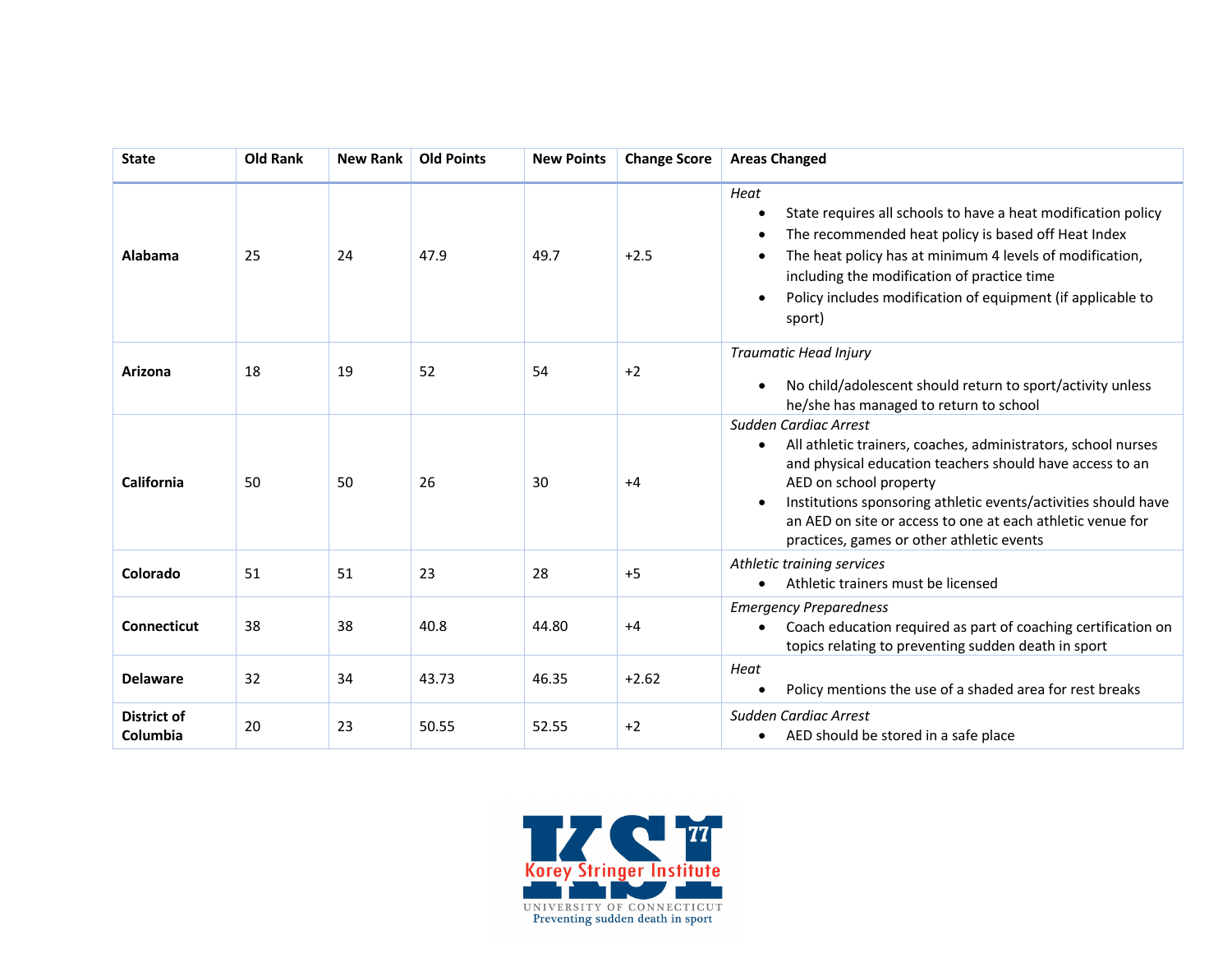| Idaho                | 39 | 36 | 40    | 46     | $+6$     | Heat<br>If exertional heat stroke is suspected, onsite cooling using<br>$\bullet$<br>cold water immersion before transport to the hospital                                                                                                                                                                                                                                                                                                                                                                                                                                                                                                                                                                                                                                                                                           |
|----------------------|----|----|-------|--------|----------|--------------------------------------------------------------------------------------------------------------------------------------------------------------------------------------------------------------------------------------------------------------------------------------------------------------------------------------------------------------------------------------------------------------------------------------------------------------------------------------------------------------------------------------------------------------------------------------------------------------------------------------------------------------------------------------------------------------------------------------------------------------------------------------------------------------------------------------|
| <b>Massachusetts</b> | 3  | 3  | 67.4  | 75.025 | $+7.625$ | Heat<br>State requires all schools to have a heat modification policy<br>$\bullet$<br>Cold water immersion tubs for onsite cooling for all warm<br>weather practices                                                                                                                                                                                                                                                                                                                                                                                                                                                                                                                                                                                                                                                                 |
| <b>New Hampshire</b> | 44 | 41 | 36    | 42     | $+6$     | Heat<br>Days 1-5 are the first formal practices. No more than 1<br>$\bullet$<br>practice occurs per day<br>In days 1-5, total practice time should not exceed 3 hours in<br>any 1 day<br>On days 1-5, 1-hour maximum walk-through is permitted,<br>however there must be a 3-hour minimum between practice<br>and walk-through (or vice versa)<br>During days 1-2 of first formal practices, a helmet should be<br>the only protective equipment permitted (if applicable).<br>During days 3-5, only helmets and shoulder pads should be<br>worn. Beginning on day 6, all protective equipment may be<br>worn and full contact may begin.<br>Football only: on days 3-5, contact with blocking sleds and<br>tackling dummies may be initiated<br>Full-contact sports: 100% live contact drills should begin no<br>earlier than day 6 |
| Oregon               | 15 | 7  | 53.59 | 61.592 | $+8.002$ | Heat<br>Cold water immersion tubs for onsite cooling for all warm<br>$\bullet$<br>weather practices<br>If exertional heat stroke is suspected, onsite cooling using<br>cold water immersion before transport to the hospital<br>Sudden cardiac arrest<br>Institutions sponsoring athletic events/activities should have<br>$\bullet$<br>an AED onsite or access to one at each athletic venue for<br>practices, games, or other athletic events                                                                                                                                                                                                                                                                                                                                                                                      |